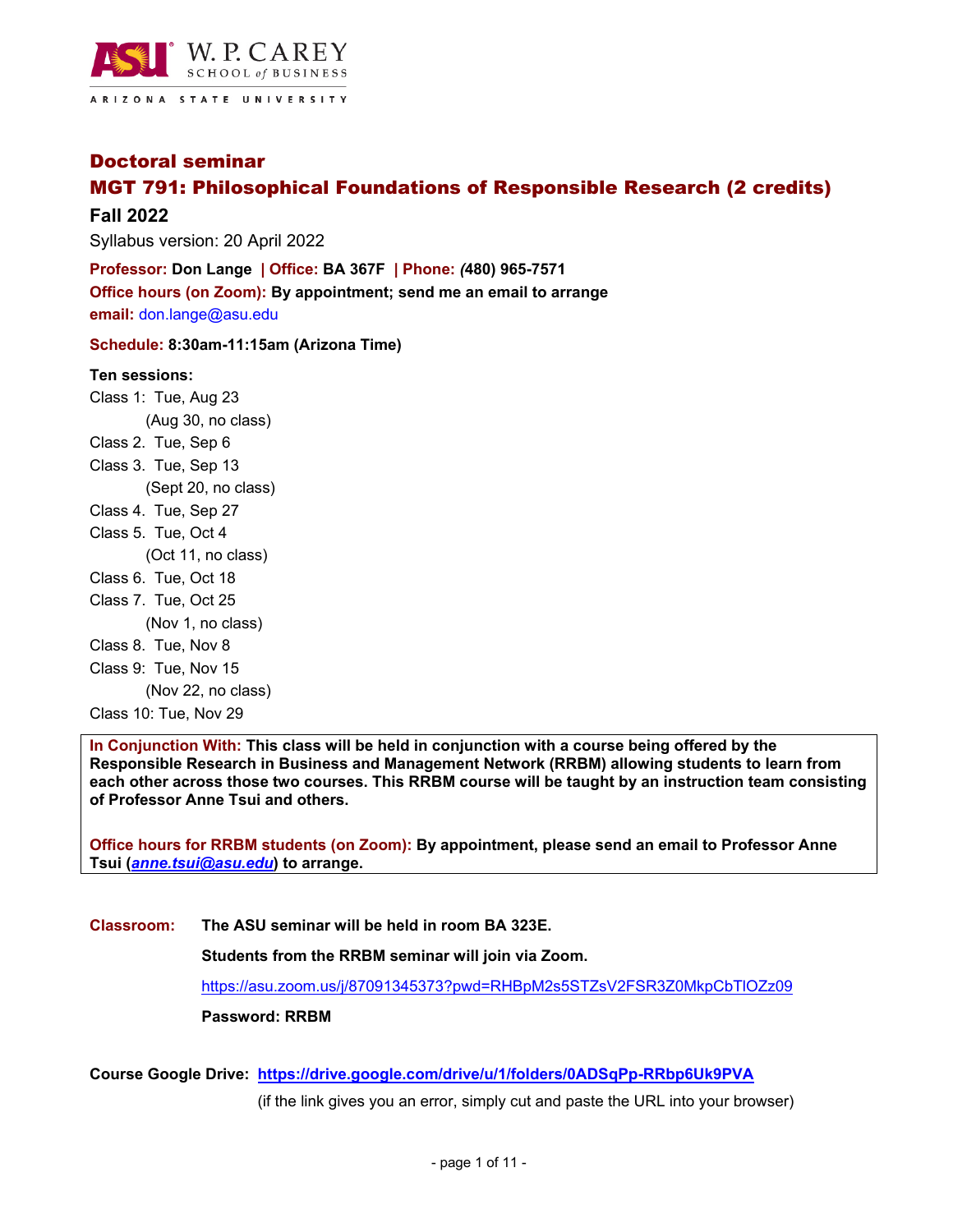### Course goals and overview

The two-credit equivalent course is for doctoral students in business and management. It is suitable for doctoral students in all disciplines within the business school, including accounting, finance, management, marketing, operations management, supply chain, information systems, and related areas.

This course is an introduction to scientific research on business and management. It focuses on the philosophical foundations of empirical science. These foundational issues are central to the work of a scientist in constructing understandings and explanations of important phenomena in our natural and social world. The issues pervade both natural and social sciences and they help us gain clarity on the role of scientific research in advancing the practice of business and management, and to understand how organizations may influence the wellbeing of both those working in them and those affected by them, i.e., employees, consumers, and society. Misunderstandings about the philosophical foundations of empirical science can impede our scientific work, stall scientific discoveries, and impair knowledge to inform practice.

This course focuses on the responsibility of scientists to produce credible knowledge for addressing societally important problems—a mission of the "Responsible Research in Business and Management" movement (www.rrbm.network). Many journals have introduced editorial policies to improve the reliability of empirical findings, echoing the call by the Center for Open Science (www.cos.io) on the importance of openness, transparency, and reproducibility. There is also momentum to focus on solving problems in the world, rather than only on exploring interesting ideas and making novel discoveries—often focusing on trivial problems with small effects. This course prepares students to focus their research from "That's interesting" to "That's important"—echoing a call by the editor of the *Academy of Management Journal*, Laszlo Tihanyi, in the April 2020 issue. This is a call in many business disciplines (management, marketing, operations, accounting, finance) as is evident by special issues and awards for responsible research (see RRBM website for information on these initiatives.)

### Learning outcomes

The W. P. Carey School of Business has established the following learning goals for its graduate students:

1) critical thinking; 2) communication; 3) discipline specific knowledge; and 4) ethical leadership or global leadership.

### **All four learning goals are addressed in this course. The fourth goal, pertaining to gaining ethical leadership knowledge and skills, is of particular importance in this course.**

At the successful completion of this course, you will have deeper understanding of the answers and nuances pertaining to these questions:

- What is scientific reasoning and explanation?
- What are the unique challenges in social science relative to natural science?
- How does progress and development in scientific knowledge come about?
- What role do values play in science?
- How does science contribute to both the progress and the demise of the human condition?
- How can we as budding scientists contribute to the progress in the science in business and management, and progress in humanity through our research?
- What does it mean to be a responsible social scientist in the business disciplines?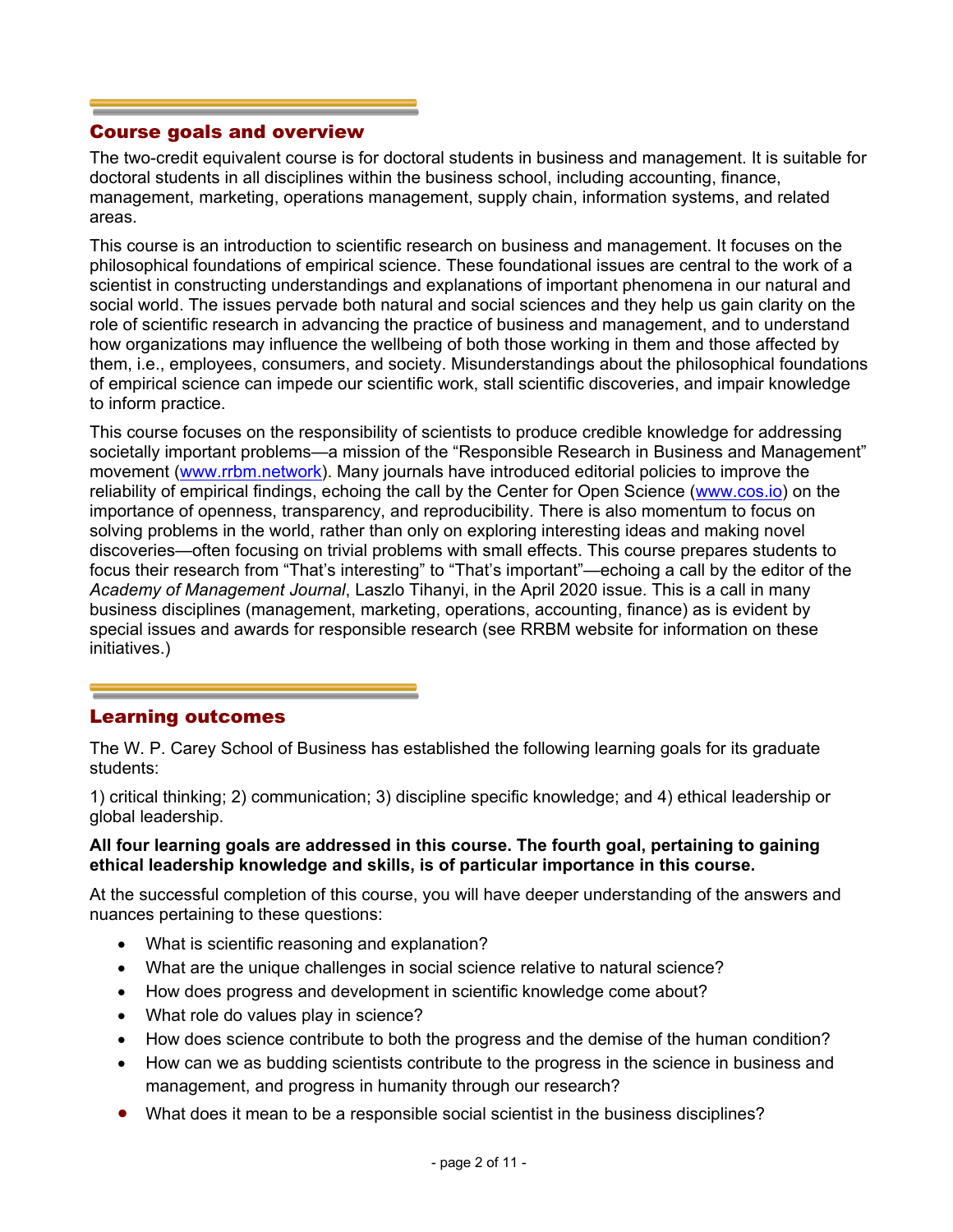### Course materials

### **Books**

- Douglas, Heather E. (2009). *Science, policy, and the value-free ideal*. Pittsburgh: University of Pittsburgh Press.
- Kuhn, Thomas S. (1996). *The structure of scientific revolutions* (3rd ed.). Chicago: University of Chicago Press.
- Okasha, Samir. (2016). *Philosophy of science: A very short introduction* (2nd ed.). Oxford, UK: University of Oxford Press.
- Risjord, Mark (2014). *Philosophy of social science: A contemporary introduction*. New York: Routledge.

### **Articles or book chapters**

1. Chandy, Rajesh K., Venkataramani Johar, Gita, Moorman, Christine, & Roberts, John H. (2021). Better marketing for a better world. *Journal of Marketing*, 85(3), 1-9.

2. Davis, Gerald F. (2015). Editorial essay: What is organizational research for? *Administrative Science Quarterly, 60*(2), 179-188.

3. Ghoshal, Sumantra. (2005). Bad management theories are destroying good management practices. *Academy of Management Learning & Education, 4*(1), 75-91.

4. Godfrey-Smith, Peter. (2003). Chapter 4: Popper, conjecture, and refutation. In *Theory and reality: An introduction to the philosophy of science* (pp. 57-74).

5, Godfrey-Smith, Peter. (2003). Chapter 7: Lakatos, Laudan, Feyerabend, and frameworks. In *Theory and*  reality*: An introduction to the philosophy of science* (pp. 102-121).

6. Merton, Robert K. (1973). The normative structure of science. In N. W. Storer (Ed.), *The Sociology of Science. Theoretical and Empirical Investigations* (pp. 267-278). Chicago: University of Chicago Press (Originally published as "Science and technology in a democratic order" Journal of Legal and Political Sociology I:115-126 (1942).

7. Rajgopal, Shiva. (2020). Integrating practice into accounting research. *Management Science, Published online in Articles in Advance 14 Sep 2020. https://doi.org/10.1287/mnsc.2020.3590*.

8. Tang, Christopher S. (2016). OM forum—Making OM research more relevant: "Why?" and "how?". Manufacturing & Service Operations Management, 18(2), 178-183.

9. Tsui, Anne S. (2016). Reflections on the so-called value-free ideal: A call for responsible science in the business schools. *Cross Cultural & Strategic Management, 23*(1), 4-28.

10. Tsui, Anne S. & McKiernan, Peter. (2022). Understanding scientific freedom and scientific responsibility in business and management research. *Journal of Management Studies*, in press.

### **Readings on Responsible Research in Business and Management**

1. Co-founders of RRBM. (2020 (revised from 2017)). *A vision for responsible research in business and management: Striving for useful and credible knowledge*: Responsible Research in Business and Management. Download from https://rrbm.network/wp-content/uploads/2020/04/Position-Paper\_revised\_8April2020.pdf.

2. United Nations Sustainable Development Goals. Students can use this resource to identify possible problems to study. Read at: https://sustainabledevelopment.un.org/?menu=1300

3*. Academy of Management Discoveries* special issue on "Sustainable Development for a Better World", December 2019. There are eight articles on a variety of topics, all related to one or more of the sustainable development goals. See: https://journals.aom.org/toc/amd/5/4

4. *Journal of Marketing* special issue on "Better Marketing for a Better World", 2021, vol 85, issue 3. There are 14 articles on a variety of topics. See https://journals.sagepub.com/toc/jmxa/85/3.

5. Award winning articles for Responsible Research in Management, Marketing, and Operations Management. See the list of winning papers at: www.rrbm.network/actions/awards.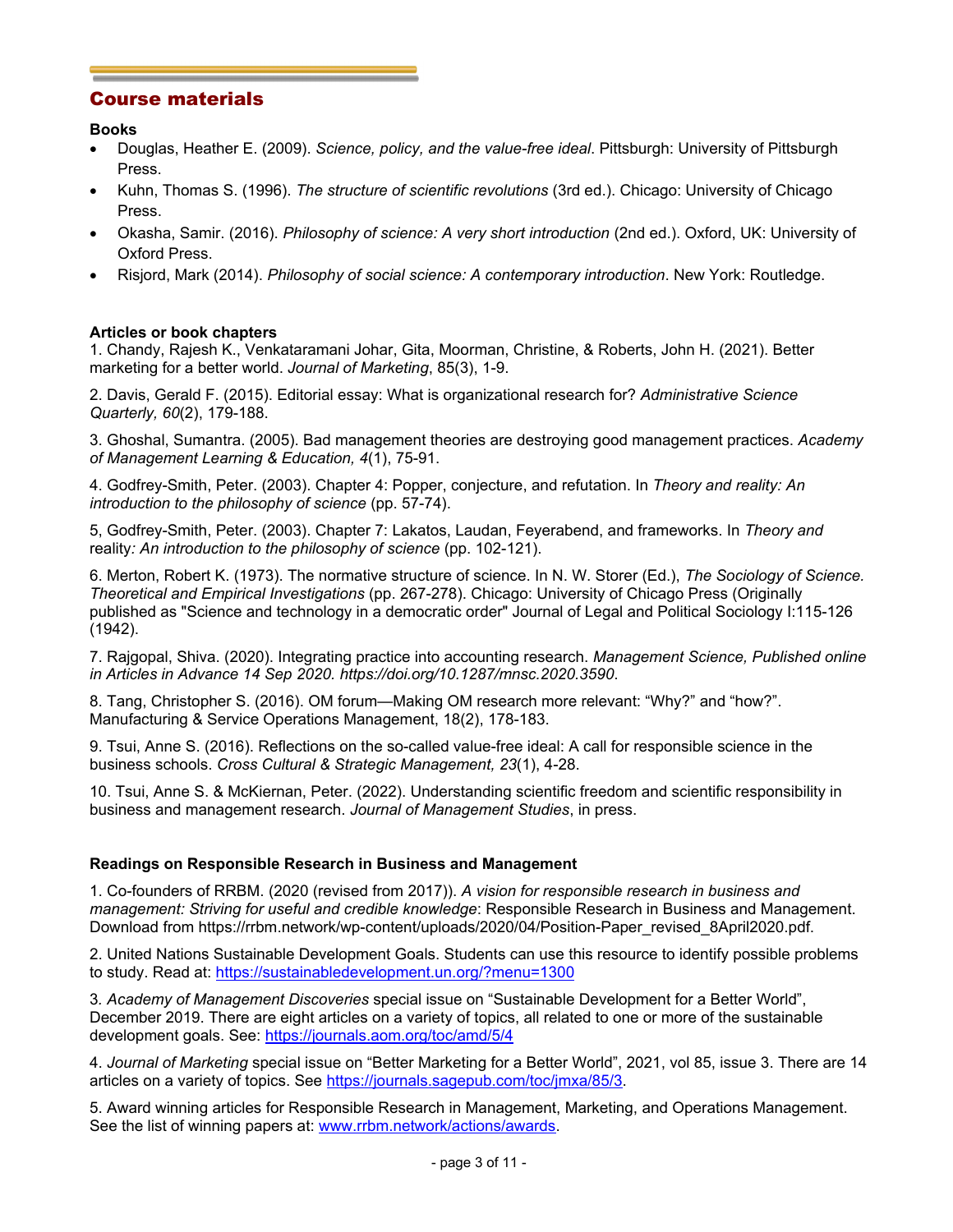6. The Readings/Articles section of the RRBM website has many current articles discussing problems of credibility and problems of irrelevance (lacking usefulness). Students are encouraged to read these to deepen their knowledge and to use this resource for their debate assignments. www.rrbm.network/readings/articles.

**Other references** (including additional philosophy of science resources, and articles on credibility and usefulness of research, indigenous research, and contextualization)

- 1. Bettis, Richard A., Ethiraj, Sendil, Gambarella, Alfonso, Helfat, Constance, & Mitchell, Will. (2016). Creating repeatable cumulative knowledge in strategic management: A call for a broad and deep conversation among authors, referees, and editors. *Strategic Management Journal, 37*(2), 257–261.
- 2. Hambrick, Donald C. (2007). The field of management's devotion to theory: Too much of a good thing? *Academy of Management Journal, 50*, 1346-1352.
- 3. Kaplan, Abraham. (2017 (1964)). *The conduct of inquiry: Methodology for behavioral science*. New York: Routledge.
- 4. Kohli, Ajay. K., & Haenlein, Michael. (2021). Factors affecting the study of important marketing issues: Implications and recommendations. *International Journal of Research in Marketing*, *38*(1), 1-11.
- 5. Lewin, Arie Y., Chiu, Chi-Yue, Fey, Carl F., Levine, Sheen S., McDermott, Gerald, Murmann, Johan Peter, & Tsang, Eric. (2016). The critique of empirical social science: New policies at Management and Organization Review. *Management and Organization Review, 12*(4), 649-658.
- 6. Pfeffer, Jeffrey. (1993). Barriers to the advance of organizational science: Paradigm development as a dependent variable. *Academy of Management Review, 18*(4), 599-521.
- 7. Popper, Karl R. (2002 (1959)). *The logic of scientific discovery*. New York: Routledge.
- 8. Tsui, Anne S. (2004). Contributing to global management knowledge: A case for high quality indigenous research. *Asia Pacific Journal of Management, 21*(4), 491-513.
- 9. Tsui, Anne S. (2006). Contextualization in Chinese management research. *Management and Organization Review*, 2006, *2*(1), 1-13.
- 10. Tsui, Anne S. (2021a). Usefulness, credibility and scientific norms: Reflections on our third responsibility. *Die Unternehmung - Swiss Journal of Business Research and Practice*, 75(2), 177-187.
- 11. Tsui, A.S. (2022). From traditional research to responsible research: The necessity of scientific freedom and scientific responsibility for better societies. *Annual Review of Organizational Psychology and Organizational Behavior*, 9: 1-32.
- 12. Van de Ven, Andrew H. (2007). *Engaged scholarship: A guide for organizational and social research*. Oxford, UK: Oxford University Press.

## Course content

### **Modules (4)**

The course has four modules, roughly two sessions for each module, for a total of ten sessions.

- 1. Introduction to responsible research and philosophy of science and social science (Sessions 1-3)
- 2. Alternative frameworks of progress in science (Sessions 4-5)
- 3. Science responsibility, objectivity, policy, and society (Sessions 6-7)
- 4. Responsible research in business and management (Sessions 8-9)

Session 10 is for presentation and discussion of your research proposal.

### **Course Assignments**

- 1. Team's 5-6 bullet points of the assigned reading and leading discussion of the reading during class.
- 2. Team's participation in one debate and a written debate statement
- 3. An individual "Preliminary research proposal" to be presented in Session 10 (written submission is optional) See the Appendices for further details on the assignments

### **Teams**

- 1. Each student will be assigned to one of six teams.
- 2. Each team will be responsible for leading a discussion on one or two readings in each class session, for a total of 7 times.
- 3. Each team will participate in one debate.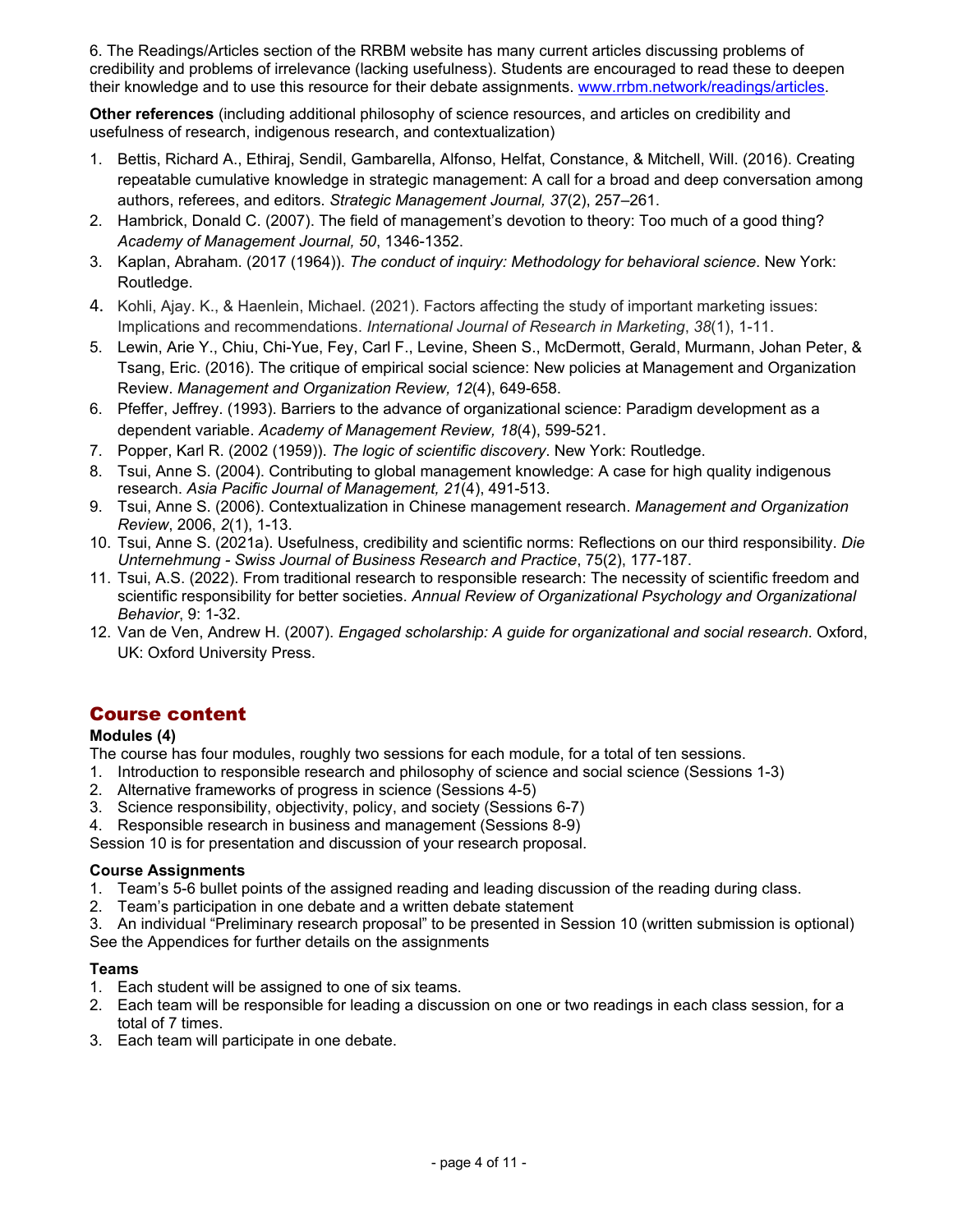| (T1=team 1, T2=team 2, etc.) |                                                                                                              |                                                                                                              |                                                                                     |
|------------------------------|--------------------------------------------------------------------------------------------------------------|--------------------------------------------------------------------------------------------------------------|-------------------------------------------------------------------------------------|
| <b>Session</b>               | <b>Topic (lead instructors)</b>                                                                              | Readings (50 total)                                                                                          | <b>Discussion leading teams</b>                                                     |
| 1                            | Introduction to responsible research<br>and philosophy of science and                                        | <b>RRBM</b> position paper<br>Okasha: 1, 2, 3, 4                                                             | T1 (O2), T2 (O3), T3 (O4)<br>All students read: RRBM                                |
|                              | social science<br>(Don Lange, Anne Tsui)                                                                     |                                                                                                              | position paper and Okasha<br>ch 1                                                   |
| $\overline{2}$               | Philosophy of social science 1<br>(Don Lange, Anne Tsui)                                                     | Risjord: 1, 2, 3, 4, 5, 6                                                                                    | T4, T5, T6, T1, T2, T3<br>(1 chapter each team)                                     |
| 3                            | Philosophy of social science 2<br>(Don Lange, Anne Tsui)<br>**Debate 1                                       | Risjord: 7, 8, 9                                                                                             | T4, T5, T6 (1 ch each<br>team)<br>Debate 1: T1 & T2                                 |
| $\overline{4}$               | Scientific progress 1<br>(Don Lange, tdd)                                                                    | Kuhn: 1-10                                                                                                   | T1 to T5 (2 chapters each<br>team)                                                  |
| 5                            | Scientific progress 2<br>(Don Lange, tbdt)<br>**Debate 2                                                     | Kuhn: 11-12<br>Goldfrey-Smith: 4, 7                                                                          | T6 (ch 11&12)<br>Debate 2: T3 & T4                                                  |
| 6                            | Responsibility, objectivity and<br>values<br>(Don Lange, tbd)                                                | Douglas: 3, 4, 5, 6<br>Merton (1973); Tsui (2016)                                                            | T3 (D3) T4 (D4)<br>T5 (D5&D6) T6 (M&T)                                              |
| $\overline{7}$               | Science, Policy and Society<br>(Don Lange, tbd)<br>**Debate 3                                                | Douglas: 1, 2, 7, 8                                                                                          | T1 to T4 (one ch each)<br>Debate 3: T5 & T6                                         |
| 8                            | Challenges in business research<br>(Don Lange, tbd)                                                          | Articles 1-6                                                                                                 | T1 to T6 (one article each)<br>Guest faculty panel                                  |
| 9                            | Analyzing award winning papers in<br>responsible research in<br>management and marketing<br>(Don Lange, tbd) | One paper from AMD or JM<br>special issues, or the award-<br>winning papers in marketing,<br>management & OM | All students: UNGC SDG<br>website; RRBM website<br>T1 to T6 (1 award paper<br>each) |
| 10                           | Proposal presentations and<br>conclusion<br>(Don Lange, Anne Tsui and others)                                | Three separate rooms, with<br>7 students each room                                                           | Final paper presentations                                                           |

# **Course Schedule in Detail**

### **Session 1: Introduction to philosophy of science and social science**

Purpose: To introduce the Responsible Research in Business and Management movement, two types of scientific reasoning and the meaning of "truth" in scientific research.

### Readings:

- 1. RRBM position paper.
- 2. Okasha Chapter 1– What is science
- 3. Okasha Chapter 2 Scientific reasoning
- 4. Okasha Chapter 3 Explanation in science
- 5. Okasha Chapter 4 Realism and anti-realism

### **Written assignment and discussion:**

- As an individual student, your job is to read \*all\* of the readings and be ready for class discussion. In addition, your team will be assigned as a discussion leader for a particular reading in certain class sessions. So, here is how to prepare for that:
	- $\div$  Meet with your team after each member has read the material.
	- $\div$  Together, write 5-6 bullet points of key ideas for your assigned reading (take-aways).
	- $\circ$  Post your bullet points in a word file on our shared drive at least 24 hours prior to class  $\div$  Prepare one question for discussion in class.
		- o A good discussion question is thought-provoking. Try to avoid questions that would simply require someone in the class to summarize something from the reading. "Why" or "how" questions are good. You might also try to make connections with something we've discussed in the course.
	- $\cdot \cdot$  During the class discussion, your team will begin with a very brief overview of the reading (no more than 5 min). Remember that we've all read the material, so you are just providing a quite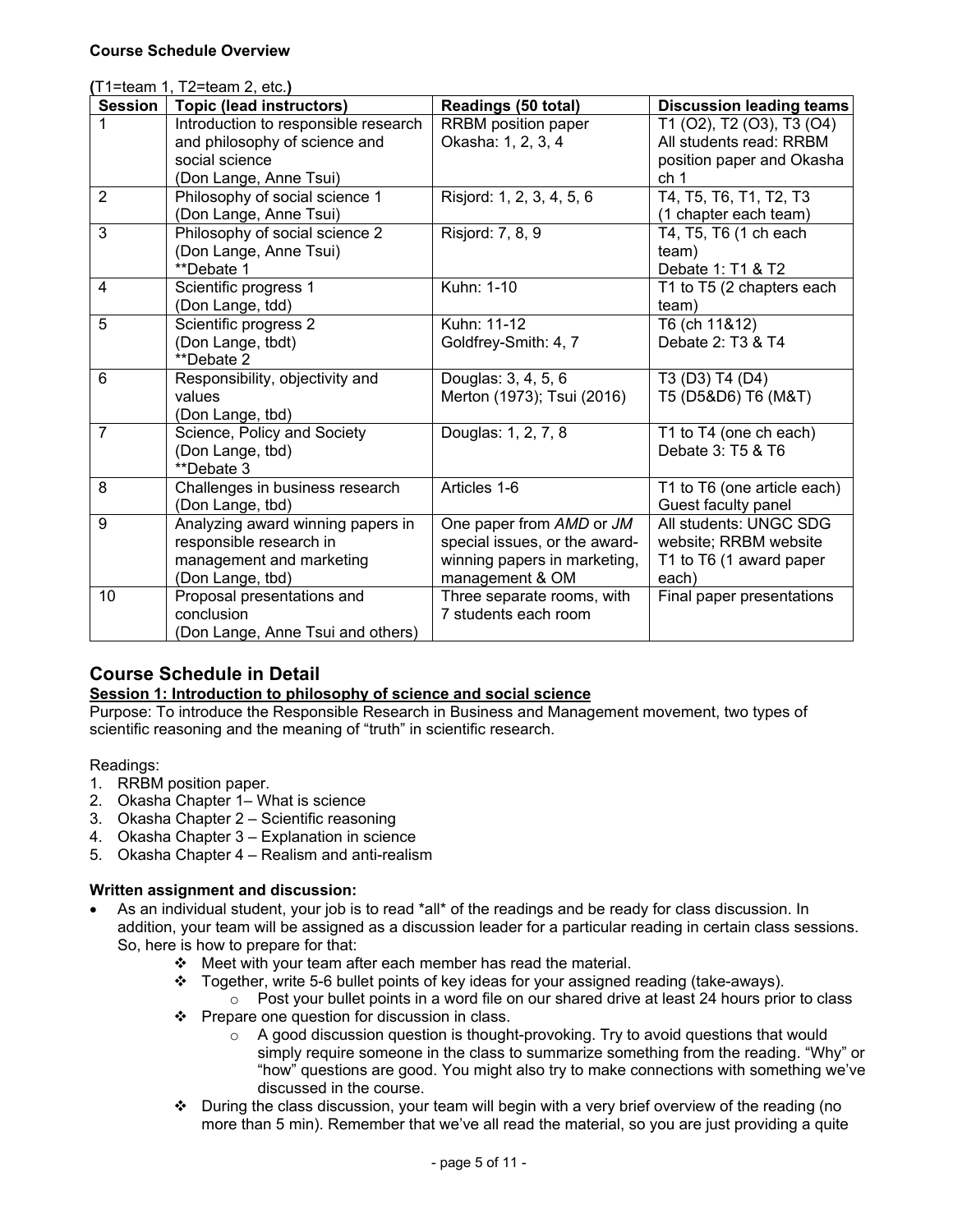reminder and orientation as a basis for the discussion. This means that you will basically cover your bullet points. Then your team will lead the class discussion using your prepared question.

 $\circ$  For now, try to keep the discussion from heading into how the ideas would be applied, and away from delving into contrasting or complementary views from other sources. The current goal is to develop a good understanding of the material as presented.

#### **Session 2: Philosophy of social science 1**

Purpose: To begin exploring the nature of the social world and the ways in which social and natural science may be similar or different, and implications for understanding and explanation.

#### Readings - Risjord (2014)

- 1. Chapter 1 Introduction
- 2. Chapter 2 The possibility of a social science
- 3. Chapter 3 Theories, interpretations, and concepts
- 4. Chapter 4 Interpretive methodology
- 5. Chapter 5 Action and agency
- 6. Chapter 6 Reductionism: structure, agents, and evolution

#### **Written assignment and discussion: See session 1 instructions**

#### **Session 3: Philosophy of social science 2 (debate 1)**

Readings - Risjord (2014)

- 1. Chapter 7 Social norms
- 2. Chapter 8 Intentions, institutions, and collective actions
- 3. Chapter 9 Causality and law in the social world

#### **Written assignment and discussion: See session 1 instructions**

Debate 1 (teams 1 and 2): "Social science is not different from natural science in terms of the goals of explanation, prediction, and seeking truth, as well as epistemology, ontology, and observational methods." Take the position either FOR or AGAINST this statement and present your best arguments (citing relevant literature or evidence) to defend your position. (See the Appendix for details.)

#### **Session 4: Scientific progress and change 1**

Readings - Kuhn (1996)

- 1. Chapter 1 A role for history
- 2. Chapter 2 The route of normal science
- 3. Chapter 3 The nature of normal science
- 4. Chapter 4 Normal science as puzzle solving
- 5. Chapter 5 The priority of paradigms
- 6. Chapter 6 Anomaly and emergence of scientific discoveries
- 7. Chapter 7 Crisis and emergence of scientific theories
- 8. Chapter 8 The response to crisis
- 9. Chapter 9 The nature and necessity of scientific revolutions
- 10. Chapter 10 Revolutions as changes of world view

#### **Written assignment and discussion: See session 1 instructions**

#### **Session 5: Scientific progress and change 2 (debate 2)**

Readings - Kuhn (1996):

- 1. Chapter 11 The invisibility of revolutions
- 2. Chapter 12 The resolution of revolutions
- 3. Popper chapter 4 from Godfrey-Smith book
- 4. Lakatos chapter 7 from Godfrey-Smith book

#### **Written assignment and discussion: See session 1 instructions**

Debate 2 (teams 3 and 4): "Scientific change and scientific progress is slow because normal science and paradigms constraint the vision and worldview of scientists." Take the position either FOR or AGAINST this statement and present your best arguments (citing relevant literature or evidence) to defend your position.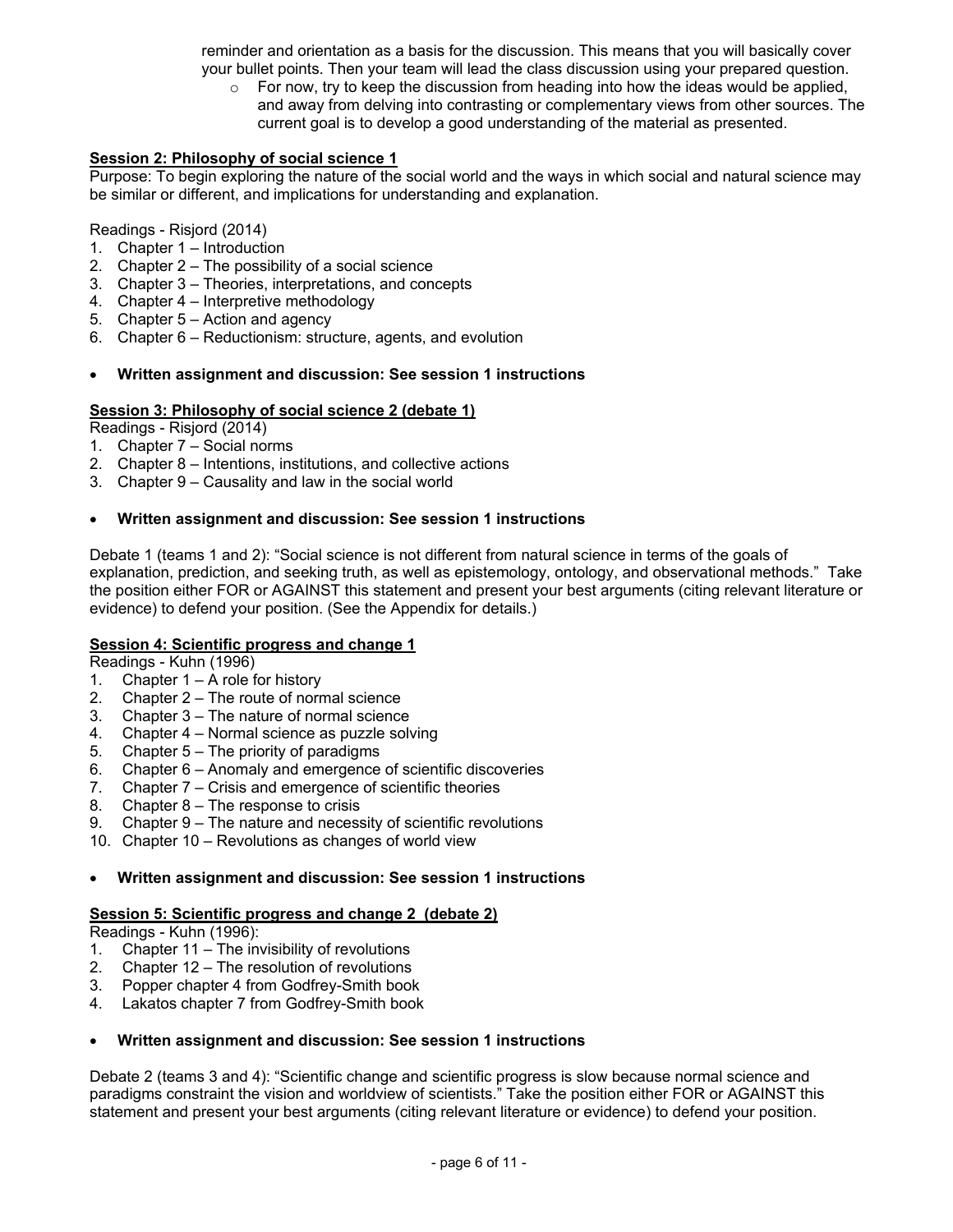### **Session 6: Responsibility, objectivity and values**

Readings - Douglas (2009):

- 1. Chapter 3 Origins of the value-free idea for science
- 2. Chapter 4 The moral responsibilities of scientists
- 3. Chapter 5 The structure of values in science
- 4. Chapter 6 Objectivity in science
- 5. Merton (1973) Normative structure of science
- 6. Tsui (2016) Reflections on the value-free ideal

#### **Written assignment and discussion: See session 1 instructions**

### **Session 7: Science, Policy and Society (debate 3)**

Readings: Douglas (2009)

- 1. Chapter 1 Science wars and policy wars
- 2. Chapter 2 The rise of the science advisor
- 3. Chapter 7 The integrity of science in the policy process
- 4. Chapter 8 Values and practices

#### **Written assignment and discussion: See session 1 instructions**

Debate 3 (Teams 5 and 6): "Science should be judged on epistemic values only. Social or contextual values should be avoided in good science." Take the position FOR or AGAINST this statement and present your best argument (citing relevant literature or evidence, and examples from your field of study) and defend your position.

### **Session 8: Challenges in Business Research**

Guest faculty panel

Readings:

- 1. Chandy, Rajesh K., Venkataramani Johar, Gita, Moorman, Christine, & Roberts, John H. (2021). Better marketing for a better world. *Journal of Marketing*, 85(3), 1-9.
- 2. Davis, Gerald F. (2015). Editorial essay: What is organizational research for? *Administrative Science Quarterly, 60*(2), 179-188.
- 3. Ghoshal, Sumantra. (2005). Bad management theories are destroying good management practices. *Academy of Management Learning & Education, 4*(1), 75-91.
- 4. Rajgopal, Shiva. (2020). Integrating practice into accounting research. *Management Science, Published online in Articles in Advance 14 Sep 2020. https://doi.org/10.1287/mnsc.2020.3590*.
- 5. Tang, Christopher S. (2016). OM forum—Making OM research more relevant: "Why?" and "how?". *Manufacturing & Service Operations Management, 18*(2), 178-183.
- 6. Tsui, Anne S. & McKiernan, Peter. (2022). Understanding scientific freedom and scientific responsibility in business and management research. Journal of Management Studies, in press.
- **Written assignment and discussion: See session 1 instructions**
- **Each student prepares one or two questions for the faculty panel to respond to.**

### **Session 9: Responsible Research in Business and Management**

Readings:

- 1. The 17 Sustainability Development Goals on the United Nations Global Compact. Read at: https://sustainabledevelopment.un.org/?menu=1300
- 2. *Academy of Management Discoveries* special issue on "Sustainable Development Goals". https://journals.aom.org/toc/amd/5/4
- 3. *Journal of Marketing* special issue on "Better Marketing for a Better World". https://journals.sagepub.com/toc/jmxa/85/3
- 4. Award winning papers in Management, Marketing, or Operations Management on this webpage: www.rrbm.network/actions/awards.

Written assignment and discussion:

 Each team writes a one-page summary of one article in the form of bullet points of key ideas (take-aways). Try to coordinate among teams to avoid choosing the same article, if possible.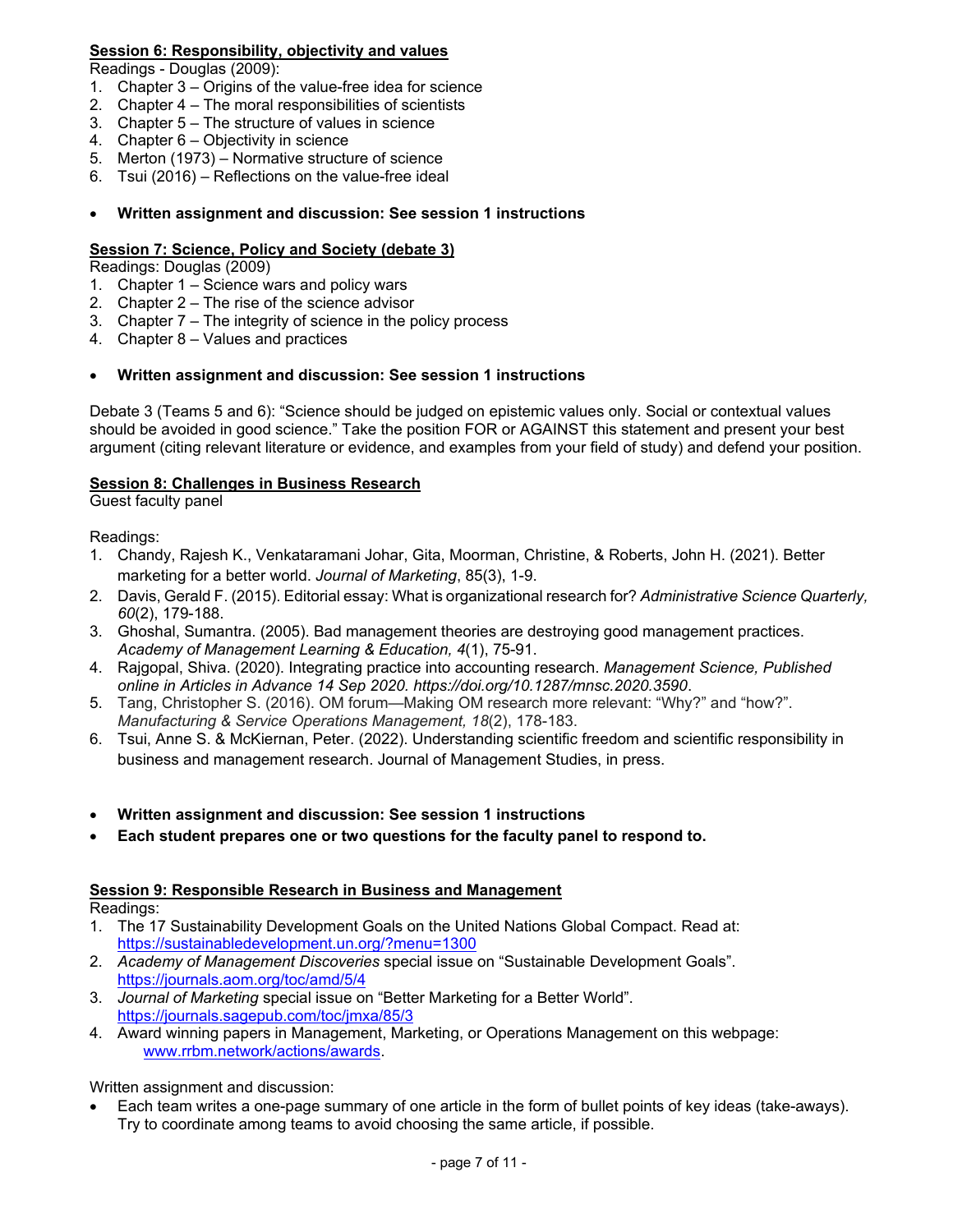- In addition, answer these two questions for the paper:
	- a. How does this paper relate to any of the 17 SDGs?
	- b. How does this paper exemplify any of the seven principles of responsible research?

Put the summaries on the shared drive at least 24 hours in advance of the session.

#### **Session 10: Presentation and Conclusion**

Each student delivers a maximum 15-minute presentation of his/her research proposal with 5 minutes for feedback and discussion. We may use three separate rooms, with seven students in each room. See Appendix below for detailed instruction on this Assignment 3.

# Appendix: Detailed Explanations on the Three Assignments

#### Assignment 1: Chapter or article summaries and discussion

Being prepared is extremely important for a good discussion and learning. We expect every student to contribute to the discussion, and be well prepared to discuss the core ideas.

As an individual student, your job is to read \*all\* of the readings and be ready for class discussion. In addition, your team will be assigned as a discussion leader for a particular reading in certain class sessions. So, here is how to prepare for that:

- Meet with your team after each member has read the material.
- Together, write 5-6 bullet points of key ideas for your assigned reading (take-aways).
- $\div$  Post your bullet points in a word file on our shared drive at least 24 hours prior to class
- Prepare one question for discussion in class.
	- $\div$  A good discussion question is thought-provoking. Try to avoid questions that would simply require someone in the class to summarize something from the reading. "Why" or "how" questions are good. You might also try to make connections with something we've discussed in the course.
	- $\cdot \cdot$  During the class discussion, your team will begin with a very brief overview of the reading (no more than 5 min). Remember that we've all read the material, so you are just providing a quite reminder and orientation as a basis for the discussion. This means that you will basically cover your bullet points. Then your team will lead the class discussion using your prepared question.
	- For now, try to keep the discussion from heading into how the ideas would be applied, and away from delving into contrasting or complementary views from other sources. The current goal is to develop a good understanding of the material as presented.

#### Assignment 2: Debates (in teams)

Each team should prepare an opening statement outlining the key arguments in support of its position on the debate. The statement should be one single-spaced page or about 500 words. Send the opening statement to the class 24 hours before the session when the debate will occur.

The pro team will make a 10-minute argument in favor of the given statement. The con team will make a 10 minute argument against the statement. Then, the Con team and the class can question the Pro team for 10 minutes, followed by questioning of the Con team by the Pro team and the class for 10 minutes. The class will continue discussing the debate while the two teams prepare (in a breakout room for 5 minutes) a 5-minute closing statement to summarize their key arguments (taking into account the information emerged from the questioning period).

The teams will decide the debate position at the end of the class a week before the debate.

#### Assignment 3: A preliminary research proposal (individual)

Your assignment for our final class session (Session 10) is to present your research proposal idea to the class (15 minutes for each student). A suggested format for your presentation is:

- 1. Introduce the class to the academic and practical conversation you are aiming to join
- 2. Point out the puzzle or complication within that conversation that you would like to address with your study
- 3. Explain the value and importance of addressing that puzzle or complication
- 4. Describe your planned approach. This will be an excellent time to draw on learning from our course.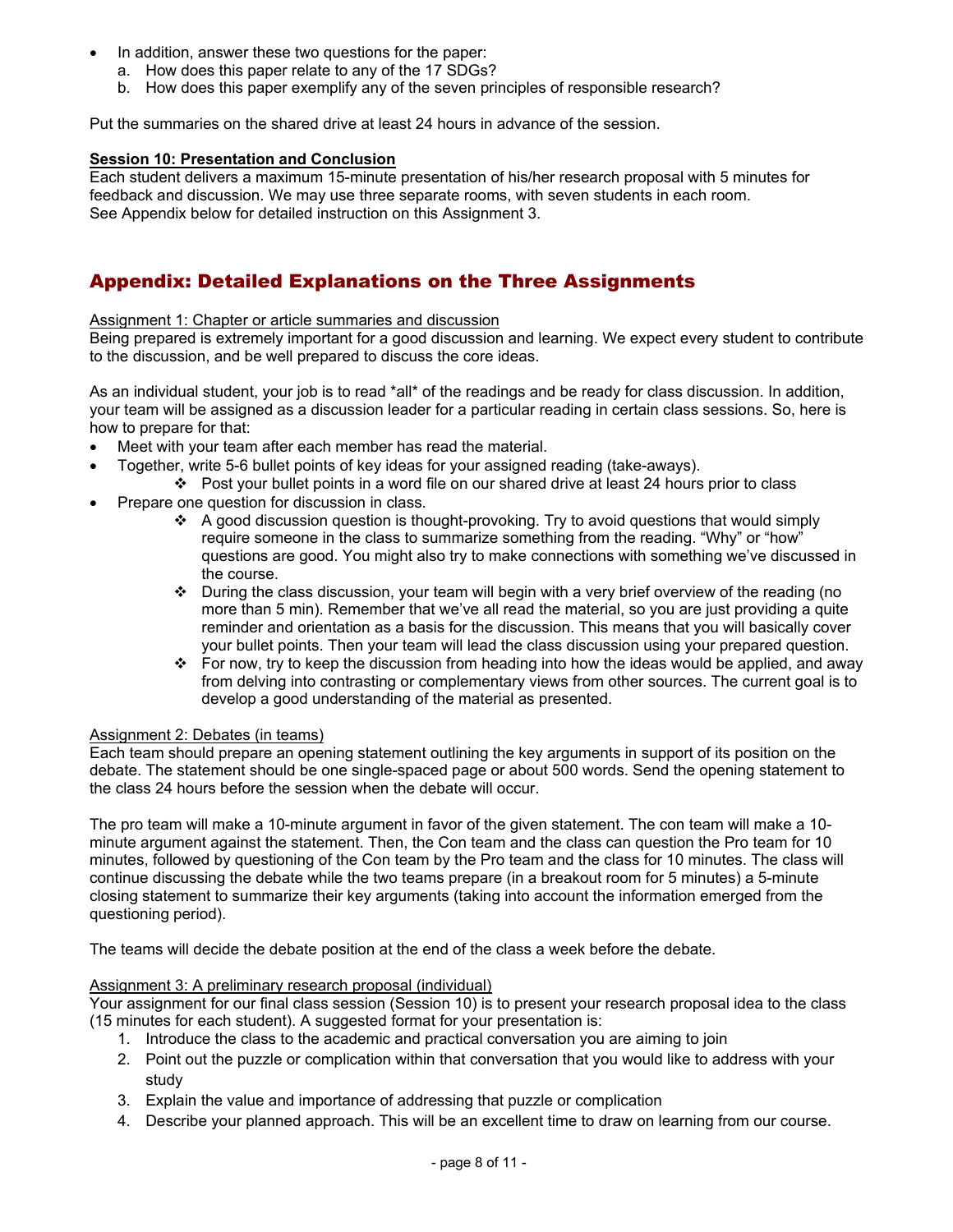5. Explain how your study will make a contribution, how it will be meaningful and helpful for not only the people who study things, but also for the people who get studied

To develop your proposal idea, identify one or more goals from among the 17 UN SDGs and develop a research question around that goal. The question should ideally involve a puzzle (begins with the word "Why" or "How") involving issues around the goal and the answer to that puzzle may have policy or practice implications. For example, you might be interested in the goal of "zero poverty" (Goal 1). How can business, non-profit or governmental agencies contribute to the alleviation of poverty in a region or community? You might be interested in health and well-being (Goal 3). Why are some employers willing to invest in employee and community wellbeing more than other employers? There is something for everyone in these 17 goals. More than ten of them have implications for researchers in all the business disciplines. Business, government or non-governmental nonprofit agencies are the primary agencies to implement these goals. Identify one goal that appeals to you and that fits your disciplinary background or personal preference.

We suggest a few resources to get you started. (1) The first is the *Academy of Management Discoveries* special issue on the Sustainable Development Goals (December 2019). (2) The second is the *Journal of Marketing* special issue on "Better marketing for a better world" (April, 2021). (3) The third is the list of award-winning papers in Management, in Marketing and in Operations Management which can be found on the RRBM website: www.rrbm.network. You may see how they define research questions on some of the broad goals.

We suggest that you begin with reading the SDG website. Each SDG goal has several specific targets to be achieved by 2030 (https://www.un.org/sustainabledevelopment/sustainable-development-goals/). These targets provide measurable outcomes which have implications on business actions. You might also check out the SDG Compass which "provides guidance for companies on how they can align their strategies as well as measure and manage their contribution to the realization of the SDGs" (https://sdgcompass.org/business-indicators/

In formulating your research question and developing your research design, we would like you to pay special attention to the philosophy of science issues and the responsible research principles. This is the opportunity to apply what you learned in this course to designing empirical studies that will enhance your chance of reaching credible and replicable findings and offering knowledge that is potentially useful to solve practical problems in business and society.

### **OPTIONAL—paper submission**.

If you would like to receive instructor feedback, we invite you to submit a written version of your proposal. The proposal should have the following sections:

- 1. Problem statement: Describe the SDG and the specific problem you are focusing on. This problem then becomes your research question. Try to make it either a Why or a How question. The why question allows you to identify and explain current practices and discover those that contribute to achievement of the goals. The how question allows you to identify the mechanism that links some practices to positive or negative outcomes.
- 2. Literature review and intended contribution: Provide 15 references directly related to the problem you are studying. Clarify how this research will contribute to the specific sustainable development goal, what new knowledge will be produced, and how our understanding will be
- 3. advanced (explanatory mechanisms).
- 4. Research design: Briefly description the population and region that your research is most relevant; the method of observation (data and measures, archival data, survey, or field or lab experimentation), the analysis and interpretation of the findings. Pay attention to the "context" (industry, country, profession, ownership, culture, etc.) of your research and explain how it might be relevant to understand or explain the problem (phenomenon). This will help you determine why your "treatment" (the cause or the correlate) is appropriate or would work for the outcomes you are trying to influence (e.g., the SDG goal or target). Discuss whether and how "external stakeholders" will be involved in the research.
- 5. Philosophy of science: Describe how this research project and research design consider the issues discussed in the Okasha, Risjord and Douglas books. A few examples of relevant issues may include the problems of induction and deduction, inductive risk, construct validity, ontology, interpretive and explanatory approaches, looping effect, instrumental rationality, reductionism, normativity, naturalism, underdeterminism, methodological localism, situational determinism, multiple realizability, supervenience, causal explanations, etc. Focus on those most relevant for the phenomenon you aim to understand and explain.
- 6. Principles of responsible research: Describe how you consider the seven principles of responsible research in your problem choice, definition and research design. Tsui (2021b) may be a useful guide to develop your research proposal and design that will enhance your chance of producing credible findings and useful knowledge.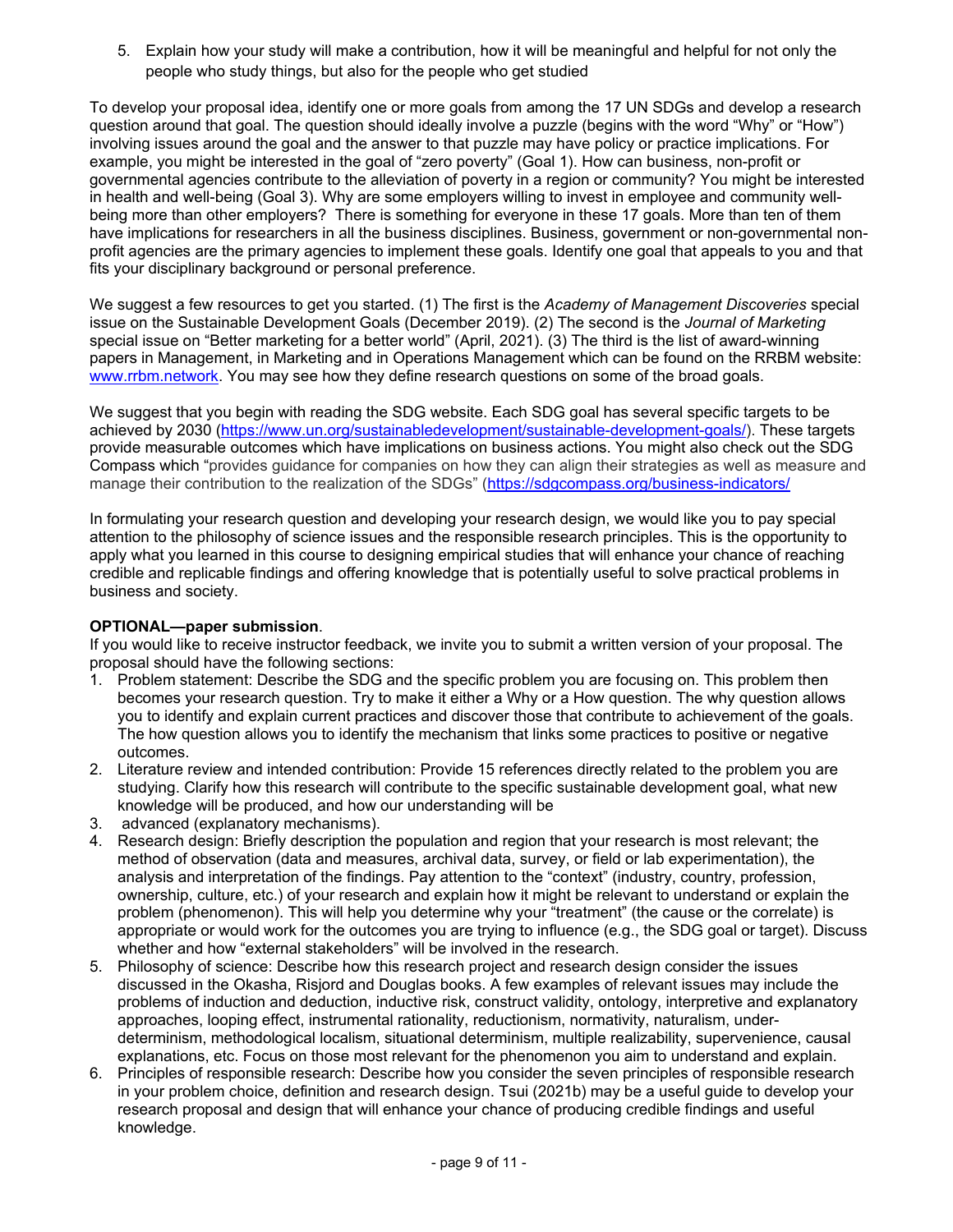### Grading and course requirements

#### **Your course grade**

Your final course grade will be an average of the grades you received on the graded elements of the course, all equally weighted: Assignments 1, 2, and 3, and participation in class.

#### **Participation in Class**

Your learning and the learning of your classmates is affected by your class participation. In addition, the classroom is the place for you to practice speaking up and expressing, testing, and defending your ideas. Your active involvement will increase the amount you remember, how well you are able to integrate new material with prior material, and your ability to draw analogies so that you can apply your learning to new situations. Your participation will add to your enjoyment and learning, and add to everyone's learning. It will sharpen your ability to think on your feet and strengthen your communication skills. In addition, much of the learning in this course is conveyed during the class sessions.

### A caveat and a copyright notice

The information in this syllabus, with the exception of grade and absence policies, is subject to revision during the course if I find it necessary. Any changes I make will be in the spirit of increasing opportunities for clarity, learning, or fairness. If I make any substantive changes I'll give you notice on Canvas.

All course content provided by me—including lectures in class and including recordings or videos provided or made in class, as well as written materials distributed to the class—is under copyright protection. The selling or other commercialization of recordings or notes derived from class lectures in this course is prohibited.

### Important notes about academic integrity

You can and should reread the W. P. Carey MBA program and ASU policies and procedures on Academic Integrity and the MBA honor code found at https://gradstudents.wpcarey.asu.edu/student-resources/policies. Is there anything about the application to this course and its assignments of those policies and procedures, and of the honor code, that is unclear to you? If so, it is your responsibility to ask me for clarification.

The expectations for this course are that you do your own original individual work on all the assignments. I encourage you to speak to other students in the course about the topics and issues, but do not share your work. You may not consult with students previously enrolled in this or similar courses at ASU or elsewhere or use their class notes or any other materials. You may not submit as your own work the work of others, even if you modify and personalize it, including reflections, analyses, or solutions found on the internet. By submitting your assignments under your name on Canvas, you are affirming that the contents are your original work.

We at ASU, at the W. P. Carey School of Business, and in this course, take the academic integrity very seriously. Failure to follow these policies will result in zero points for the relevant assignment as well as other possible sanctions as described in the ASU academic integrity policy linked above.

### Other policies and important notes

**Religious accommodations** will be made for students with religious holidays related to their sincerely held religious belief. See the policy at http://www.asu.edu/aad/manuals/acd/acd304-04.html. See this link for the calendar of official religious holidays. https://eoss.asu.edu/cora/holidays.

**University sanctioned activities.** Accommodations will also be made for students participating in University sanctioned activities. See policy at: http://www.asu.edu/aad/manuals/acd/acd304-02.html.

**ASU has tutoring support available**, including writing tutoring. See: https://studentsuccess.asu.edu.

**Special needs and disability accommodations:** The Disability Resource Center (DRC) provides information and services to students with any documented disability who are attending ASU's campuses. Individualized program strategies and recommendations are available for each student as well as current information regarding community resources. Students also may have access to specialized equipment and supportive services and should contact the instructor for accommodations that are necessary for course completion. For further information on this subject please refer to: https://eoss.asu.edu/drc.